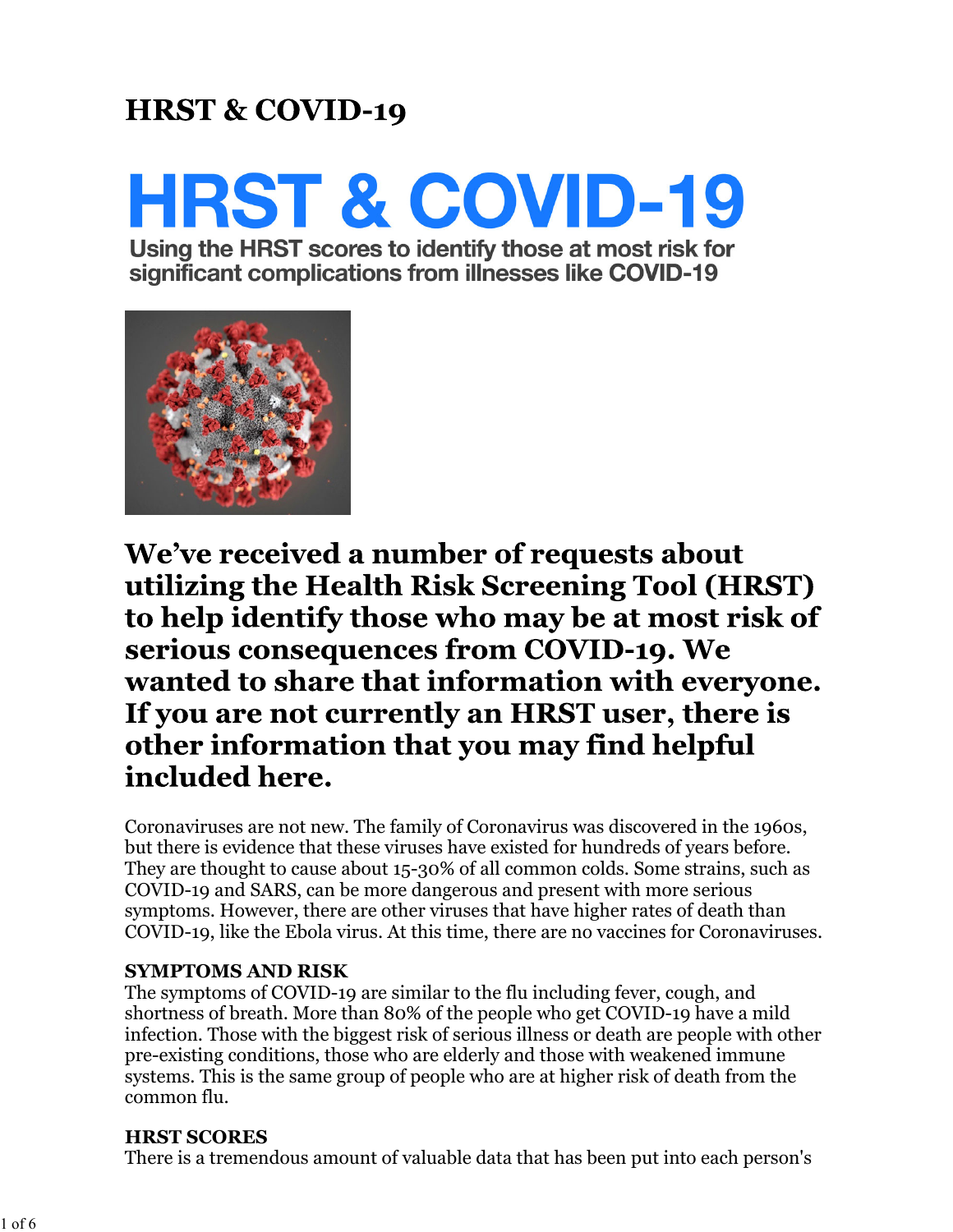Health Risk Screening Tool database. The following information is to assist you in utilizing that data to determine specific areas of risk related to viruses such as COVID-19.

#### **HRST Health Care Levels**

| ▶Level 1                 | <b>Low Risk</b>           |
|--------------------------|---------------------------|
| Level 2                  |                           |
|                          | ▶Level 3 Moderate Risk    |
| ▶Level 4                 | <b>Moderate High Risk</b> |
| $\triangleright$ Level 5 | <b>High Risk</b>          |
| Level 6                  | <b>Highest Risk</b>       |

#### **HEALTH CARE LEVELS**

People with significant comorbidities are at greater risk from death from all causes including viruses such as the flu and COVID-19. Those with Health Care Levels (HCL) of 5 and 6 are in the high-risk category and should be monitored extra closely for symptoms. Clinicians should be notified at the first sign of illness. Those who have a Health Care Level of 3 and 4 are also at greater risk, especially those at Health Care Level 4, as they may not appear to be at as high a risk level as they actually are.

#### **SPECIFIC RATING ITEMS**

When looking at the 22 individual rating areas, people who score higher (3 or 4) in the following areas may be more susceptible to the effects of a viral illness such as COVID-19:

• **A. Eating**- can be at greater risk because of their increased risk of potential aspiration episodes.

• **K. Gastrointestina**l – scoring may indicate the person engages in PICA related activities and therefore may pose an increased risk as the person may be touching their mouth more with unsanitary objects.

• **P. Nutrition** - people with diabetes will score a 3 or greater. Nutritional compromise is captured here as well

• **Q. High Risk Treatments** - those who score a 4 here are at higher risk for a number of conditions including respiratory conditions and are among the most fragile and susceptible to significant illnesses.

• **T. Professional Visits**- could be at greater risk of contracting the virus if these visits take place at hospitals or clinical offices where they may be exposed to more people with illnesses. This is also true of item E. Clinical Visits, U. Emergency Room visits, and V. Hospital Admissions, but Item T. captures most of these as well.

#### **HRST REPORTS**

If you want to run a Custom Report that might indicate who are the most susceptible to a serious infection or have a greater likelihood of having serious consequences, you can do so from the Custom Report Builder in your HRST database using the following criteria:

**Item A.** Eating is greater than or equal to a score of 3 OR

**Item P.** Nutrition is greater than or equal to a score of 3 OR

**Item Q.** High Risk Treatments equals a score of 4 OR

**Item T.** Professional Health Care Services is greater than or equal to a score of 3

This report can be built from the Custom Report Builder drop-down under the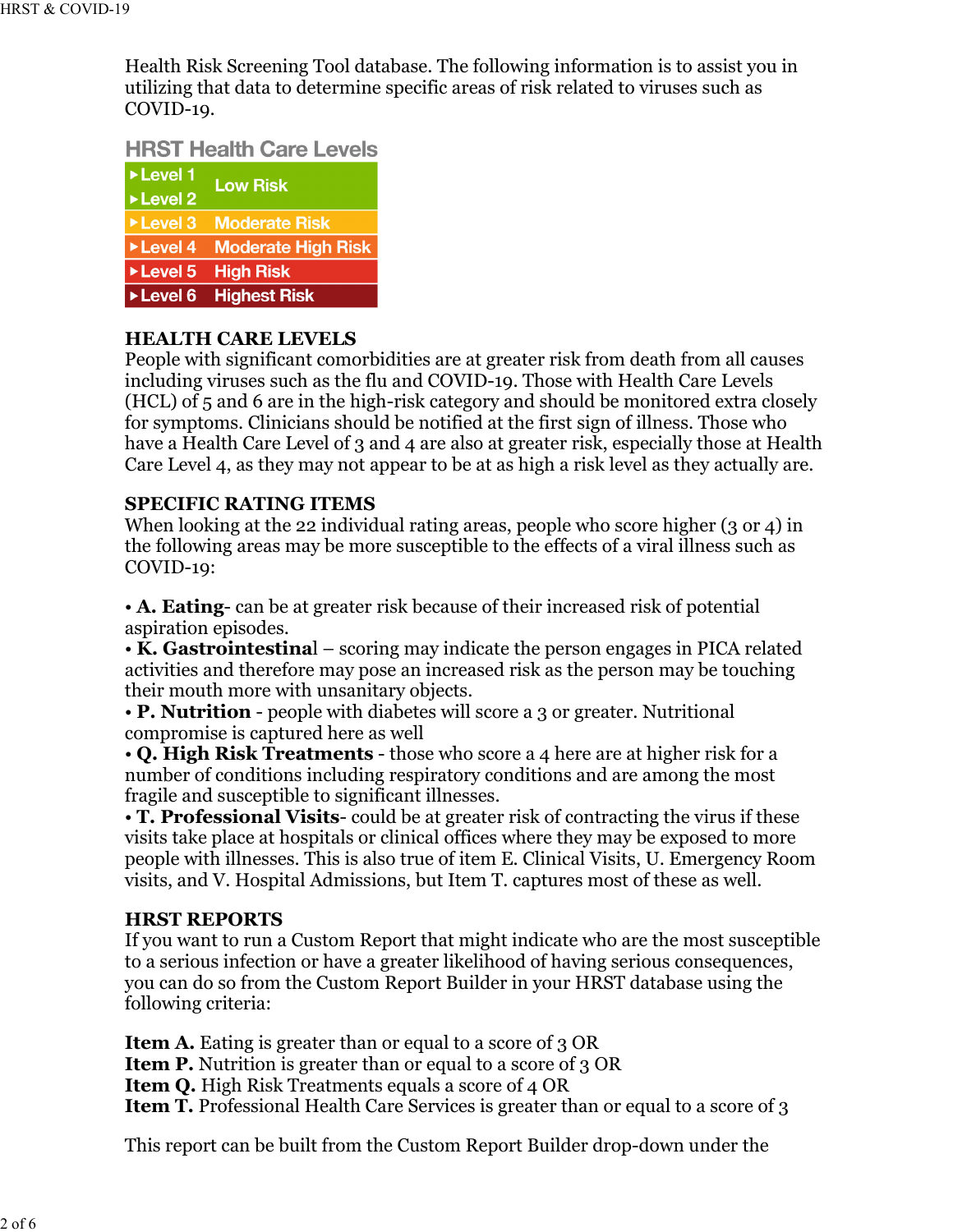reports tab and will help you identify which people are at greater risk for serious complications from illnesses such as COVID-19. The results from this report will include persons served from all ages and can be exported into an Excel spreadsheet and filtered by Date of Birth to identify persons in specific age ranges.

People that meet 2 or more of these criteria could be considered to be at even greater risk than those who meet only one. You might consider running this report using "AND" statements instead of "OR" statements or a combination of the two.

You should not consider this list as all-inclusive or base policy or clinical decisions solely on one indicator or report. But, a report such as this can help identify those who are at increased risk. You might also run this report WITHOUT the age filter as many people with significant levels of disabilities will meet the other criteria.

**For those who are currently using the HRST, if you should need assistance running reports or other assistance, contact us at ClinAssist@HRSTonline.com.**



Wash hands for 20 sec or use alcohol-based hand sanitizers

#### **PREVENTION**

#### **Prevention guidelines from the CDC include:**

- \* Wash hands for 20 sec or use alcohol-based hand sanitizers
- \* Keep hands away from your face, especially eyes, nose and mouth
- \* Avoid close contact with others who are ill or infected
- \* Stay home if you are sick
- \* Cover your cough or sneeze

\* Clean and disinfect surfaces such as light-switches, computer keyboards, cell phones and other objects

Use of masks is more for people who have the virus to prevent the spread, rather than to prevent people from getting it. Reducing contact with others is important because it can reduce the speed at which the virus is spread. The faster the virus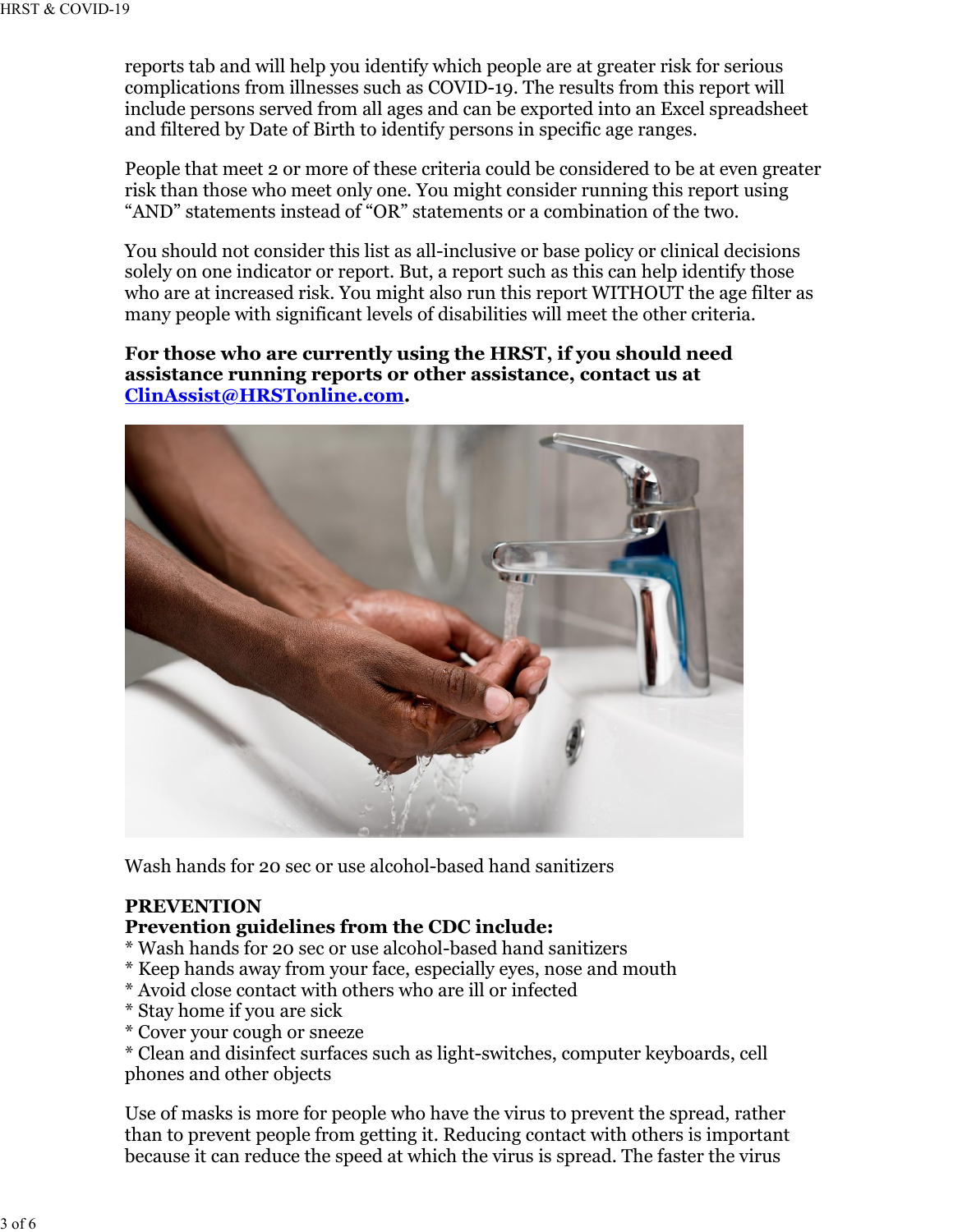spreads, the greater the demand on the healthcare system. Reducing the speed of spread can help keep the healthcare system from becoming overloaded.

#### **CONSIDERATIONS**

#### **Tips for people who support people with IDD:**

• Consider using telemedicine services which may reduce the need for in-person visits reducing exposure to illnesses. Recently, regulations have been lifted that will help make it easier to use telemedicine services. StationMD has physicians specifically trained in IDD Healthcare. StationMD.com

• Make sure you have an adequate supply of medications, home supplies, food, and sanitizers

• Have the contact numbers of family members on hand

• Have updated health information ready, such as a health passport, in case a person you are supporting needs to seek medical attention

• Practice good cleaning and sanitation as noted above

• Notify clinical staff if a person you are supporting appears to show signs of any illness

• Teach people you support about the virus and good prevention measures like hand washing, covering coughs, etc.

• Keep routines similar to usual as much as possible, keeping in mind travel restrictions

• Provide the right amount of information to help them understand but not to incite anxiety

• Take care with what is watched on TV with people who might become anxious from what they see in the news

#### **FEAR**

Creating a sense of fear preys on the anxiety of people causing more people to watch the news which increases their television ratings. There is certainly a benefit to staying informed, but we should take care not to overreact to the sensationalism that is often portrayed by media outlets. Also, get your information from trusted sources like the Centers for Disease Control, The National Institutes of Health, and the World Health Organization, not from the latest posts on social media.

#### **Links:**

• Centers for Disease Control... CLICK HERE

- The National Institutes of Health... CLICK HERE
- World Health Organization... CLICK HERE

#### **SUPPORT**

Let's remain calm, informed and supportive of people around us. Keep areas clean and sanitized. Practice good infection control techniques. Notify clinicians when people show signs of illness and take care not to create undue anxiety.



**Coming This Week**<br>Free HRS training video on INFECTIONS for all support staff... or anyone.